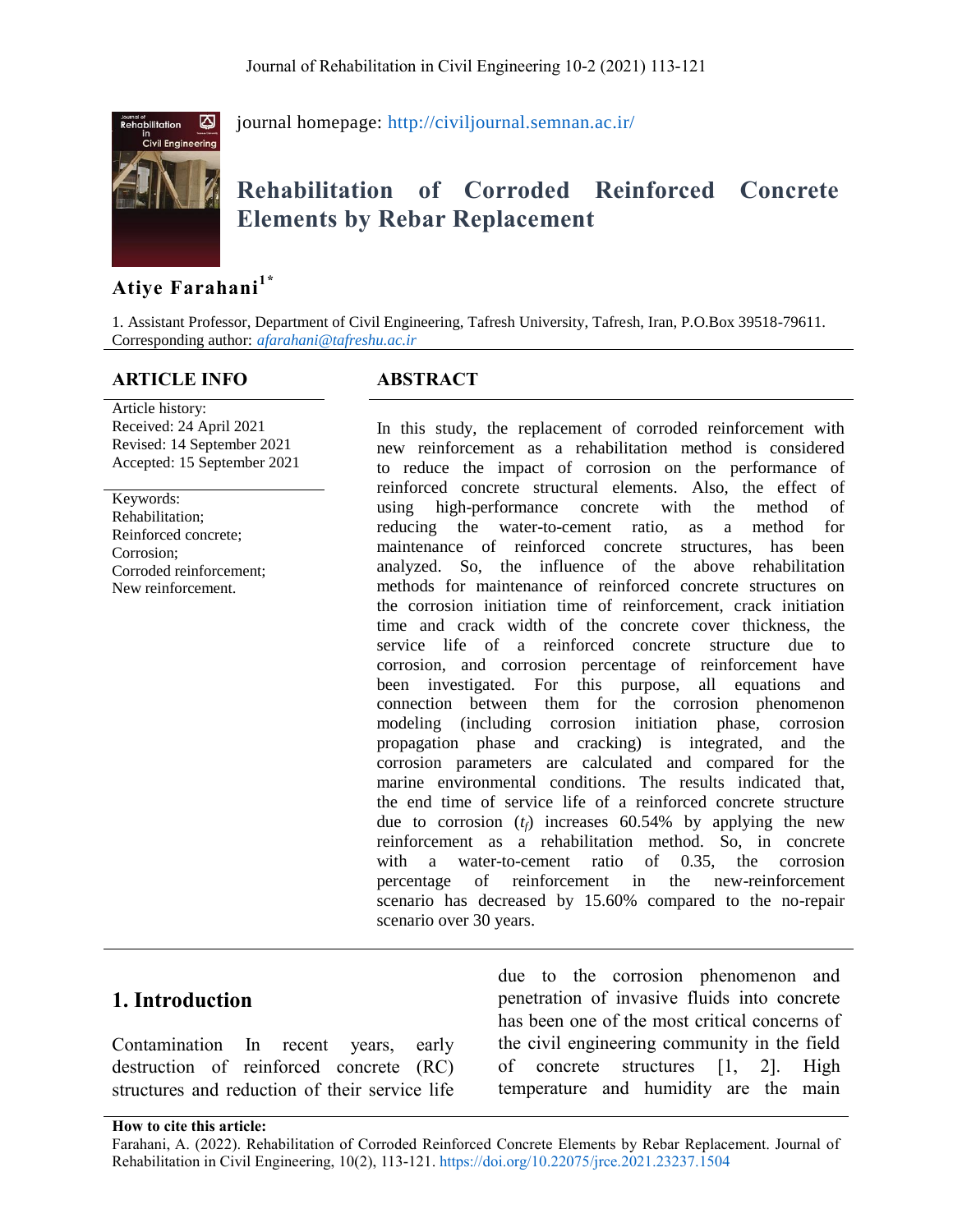features of a corrosive environment. Considering that marine environments, especially in the Persian Gulf region, have both of the above components [3-6]. Therefore, the study of concrete status in such environments deserves special attention [7, 8].

Corrosion occurs in two phases: the initiation phase and the propagation phase [3, 9].

During the initiation phase, chloride ions penetrate the concrete cover and eventually reach the first layer of steel rebar. Chloride ions accumulate overtime on the surface of the steel rebar until the concentration of chloride ions on the surface of the rebar reaches a critical value. At this point, the chloride ions break the passive layer at the boundary between the surface of the steel rebar and the concrete, and the corrosion process begins. Oxygen and moisture are essential for accelerating the corrosion process. Chloride ions are not used in the corrosion process and intensify the corrosion process by removing the passive layer [10]. The initiation time of corrosion is a function of several parameters, including the concrete cover thickness, the surface chloride concentration, the quality of concrete and the type of steel rebar (steel rebar with epoxy coating, galvanized rebar, etc.) [11, 12].

When the passive layer around the rebar is broken, corrosion products or iron rust will be produced on the rebar surface. Iron rust production is caused by the dissolution of steel rebar in the water of cavities in the concrete.

The propagation phase starts when the iron rust around the rebar begins to increase and spread. Therefore, the stresses caused by the expansion of corrosion products lead to tensile stress in the concrete cover and lead to fractures (cracking, delamination and

spalling) in the concrete cover. This phenomenon leads to a reduction in the final strength, a reduction in the connection between the concrete and the rebar, and ultimately the cross-sectional degradation [13].

The cracking of concrete cover due to corrosion is a known problem in concrete structures. In recent decades, many models have been proposed to predict the cracking of concrete cover due to corrosion.

The first model was introduced by Bezant in 1975 [14]. This model is based on the thickwalled cylindrical model to calculate the internal pressure created by corrosion. He set the time for the concrete cover to break when the first crack appeared in the inner radius. Some researchers used the finite element method to model cracking of concrete cover [15, 16] and others predicted the onset of the cracking and its spread in reinforced concrete tests using analytical relationships obtained from laboratory results [17-20]. Others used the theory of fracture mechanics to predict the time of cracking and the spread of cracks in concrete cover [21, 22]. In this study, he obtained the thick wall theory proposed by Liu and Weirs in 1998 [17] to predict the time of onset of cracking and its expansion in the concrete cover due to the accumulation of corrosion products.

When the corrosion process begins, the corrosion products first fill the porous area and cause the concrete around the rebar to expand. Since concrete is a weak material in tensile strength, with increasing corrosion, tensile stresses quickly reach the maximum tensile capacity of concrete and, as a result, cause cracking of the concrete cover [23].

In this study, to model the corrosion process of a RC element, equations tabulated in Table 1, are used in the calculations.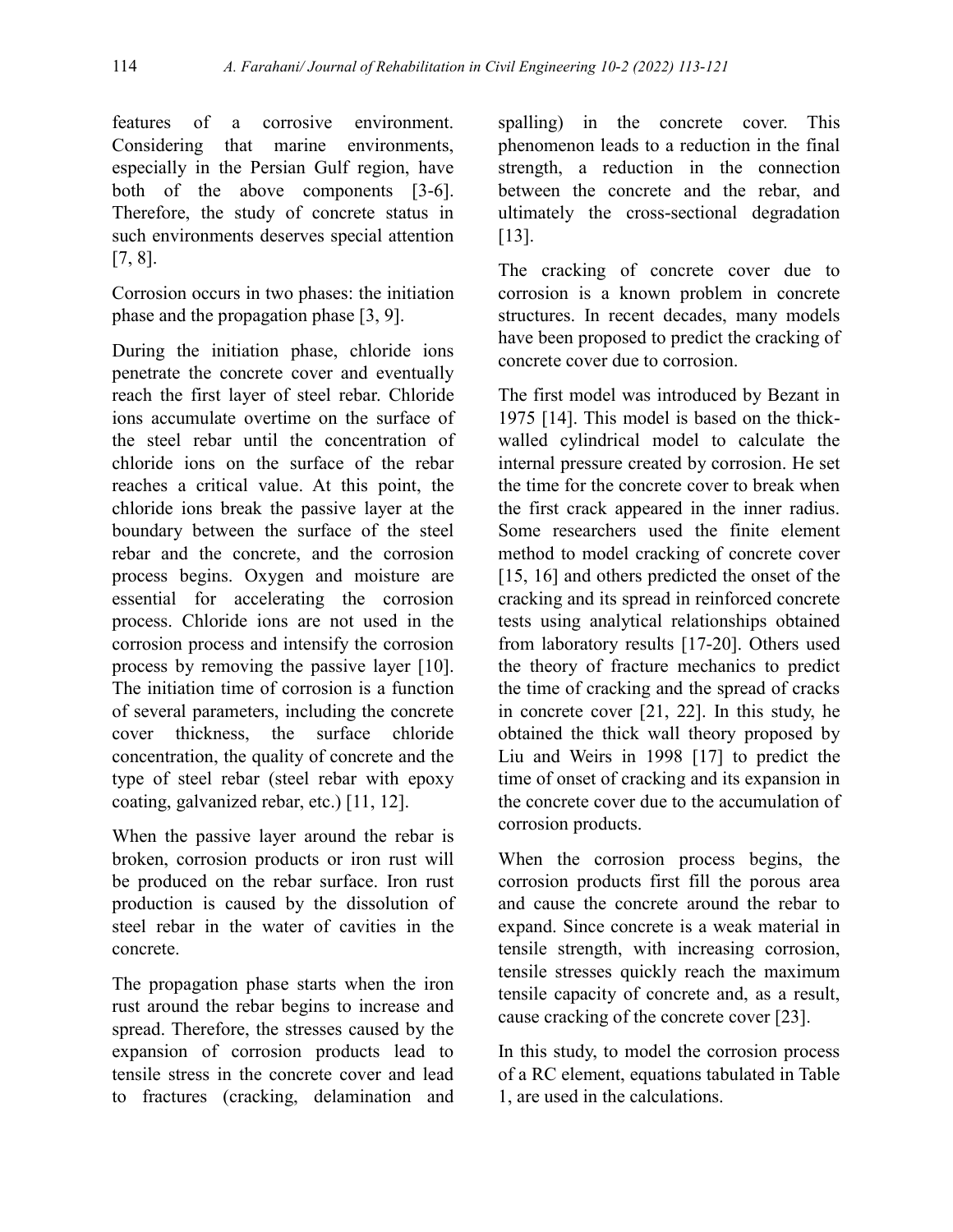| Equation<br>Number | Equation                                                                                                                                                                         | Definition                                                                                                                                                                                                                                                                                                                                                                                                  |  |  |
|--------------------|----------------------------------------------------------------------------------------------------------------------------------------------------------------------------------|-------------------------------------------------------------------------------------------------------------------------------------------------------------------------------------------------------------------------------------------------------------------------------------------------------------------------------------------------------------------------------------------------------------|--|--|
| (1)                | $C(x,t) = C_s - (C_s - C_i)erf(\frac{\lambda}{2\sqrt{Dt}})$                                                                                                                      | $C(x,t)$ (% by weight of concrete): chloride<br>concentration in depth $x$ and time $t$ [24].<br>D (in $m^2/s$ ): chloride diffusion coefficient.<br>$C_s$ (% weight of concrete): surface chloride<br>concentration.<br>$C_i$ (in % weight of concrete): initial chloride.<br>$x$ (in m): distance between rebar surface and<br>concrete surface.<br>$t$ (in s): exposure time.<br>$erf$ : error function. |  |  |
| (2)                | $T_{corr} = \left(\frac{x^2}{4D}\right) \times \left( \text{erfin}\left(\frac{C_s - C_{cr}}{C_s - C_{cr}}\right) \right)$                                                        | $T_{corr}$ (in s): corrosion initiation time of<br>longitudinal or horizontal reinforcement [3].<br>$C_{cr}$ (in % weight of concrete): critical<br>chloride concentration [3].                                                                                                                                                                                                                             |  |  |
| (3)                | $D = 10^{(-12)} \times (156.8 \,\text{w/c} - 43.482) \times \left(\frac{t_{ref}}{t}\right)^{(1)}$<br>$\times \exp\left[\frac{U}{R}(\frac{1}{T_{\text{ref}}}-\frac{1}{T})\right]$ | D (in m <sup>2</sup> /s): chloride diffusion coefficient [3].<br>$t$ (in months): current time.<br>$t_{ref}$ : 3 months.<br>$n$ : age factor.<br>$w/c$ : water-to-cement ratio.<br>$T$ (in K): current temperature.<br>$T_{ref}$ : 306.5 K.<br>$U/R$ : 2948 K [3].                                                                                                                                          |  |  |
| (4)                | $C_{s} = K t^{d} + C_{0}$                                                                                                                                                        | $C_s$ (in % weight of concrete): surface chloride<br>concentration [18].<br>$t$ (in day): exposure time.<br>d, K and $C_0$ : constants [25].                                                                                                                                                                                                                                                                |  |  |
| (5)                | $t_{cr} = \frac{W_{crit}^2}{2k_{\odot}}$                                                                                                                                         | $t_{cr}$ (in year): time of crack initiation [26].<br>$W_{\text{crit}}$ : critical rust total amount.<br>$k_p$ : production rate of corrosion products [27,<br>28].                                                                                                                                                                                                                                         |  |  |
| (6)                | $\frac{\pi d_0 \times \left\{ 0.85 \times \frac{37.8 (1 - w/c)^{-1.64}}{x} \times (t - T_{corr})^{-0.29} \right\}}{1}$<br>$k_p = 9.8 \times 10^{-5}$                             | $\beta$ :<br>molecular weight-to-corrosion<br>steel<br>products molecular weight-ratio.<br>$d_0$ : initial diameter of the bar.                                                                                                                                                                                                                                                                             |  |  |
| (7)                | $w = K \left( \Delta A_s - \Delta A_{s0} \right)$                                                                                                                                | $w$ (in mm): crack width of concrete cover due<br>to corrosion [29].<br>$\Delta A_s$ (in mm <sup>2</sup> ): reduced cross-section of steel<br>reinforcement.<br>$K: 0.0575$ .<br>* To calculate $(\Delta A_s - \Delta A_{s0})$ , for simplification, it<br>is assumed that after cracking, the amount of<br>corrosion rate does not change with time.                                                       |  |  |
| (8)                | $\psi = 100 \left( 1 - \left( \frac{dt}{d_0} \right)^2 \right)$                                                                                                                  | $\psi$ (in %): corrosion percentage of rebar due<br>to corrosion [30].<br>$dt$ (in mm): reduced reinforcement diameter<br>due to corrosion.<br>$d_0$ (in mm): initial uncorroded reinforcement<br>diameter.                                                                                                                                                                                                 |  |  |

Table 1. Equations applied to model corrosion process of a RC element.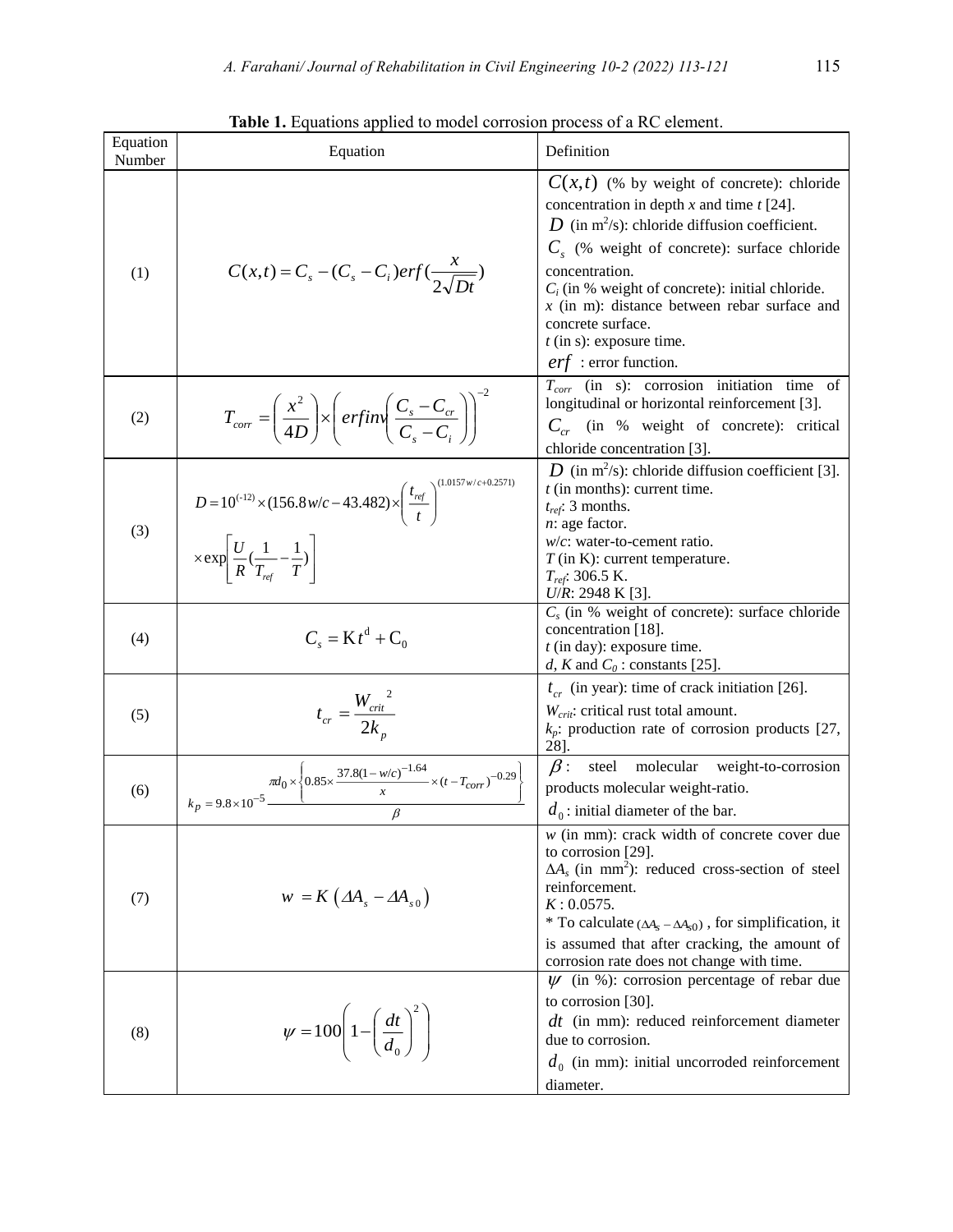# **2. Methodology**

In this study, chloride corrosion models including the corrosion initiation phase, corrosion propagation phase and cracking of concrete cover suitable for the environmental characteristics of the Qeshm Island presented by the author and other researchers have been compiled. Using these models together, the corrosion percentages of rebars in different repair and rehabilitation scenarios are calculated programmatically in MATLAB software at different times. These are as inputs for modeling the nonlinear finite element reinforced concrete columns under the lateral and axial loading and corrosion phenomenon in OpenSees software to investigate the time-dependent performance of column.

In this research, the replacement of corroded reinforcement with new reinforcement as a rehabilitation method is considered to reduce the impact of corrosion on the performance of reinforced concrete structural elements. In this method, at crack initiation time (*tcr*), the chloride ionimpregnated concrete cover thickness is removed, and the corroded rebar is removed. Then, the new uncorroded reinforcement, with the same properties as the initial uncorroded reinforcement, is replaced with the corroded reinforcement. After that, the element for concreting the new concrete cover thickness, with the same properties as the initial concrete cover, is molded.

So, another scenario is intended to compare and investigate the impact of the newreinforcement scenario on the amount of corrosion of structural elements. In the norepair scenario, no repairs were performed at the specified time.

## **3. Results and Discussion**

## 3.1. Calculation of Corrosion Initiation Time of Reinforcement

The corrosion initiation time is calculated by Eq. (2). Table 3 indicates the values of the corrosion initiation time for concrete with different *w/c* for concrete elements located in the tidal zone, Qeshm Island, for the newreinforcement scenario, before (*tcorr1*) and after applying repair (*tcorr2*), and for the norepair scenario.

As shown in Table 3, the values of the corrosion initiation time in the no-repaired scenario decreases by 55% by increasing the *w/c*. Because, the pores in the concrete are more and the chloride ion reaches the rebar surface more quickly, and as a result, the time of corrosion initiation of rebar is reduced.

In the new-reinforcement scenario, the time of corrosion initiation of rebar before applying repair is the same after applying repair. Because, the new concrete cover thickness and new rebar have the properties of initial concrete cover thickness and initial rebar.

## 3.2. Calculation of Crack Initiation Time of Concrete Cover Thickness

The crack initiation time of the initial concrete cover thickness (*tcr1*) before the repair, and the crack initiation time of the secondary concrete cover thickness (*tcr2*) after the repair is given in Table 3.

It should be noted that the time required to initiate cracking, Eq.(5), in Table 1, is the time after the corrosion initiation time, and this time is not calculated from the start of the chloride permeation.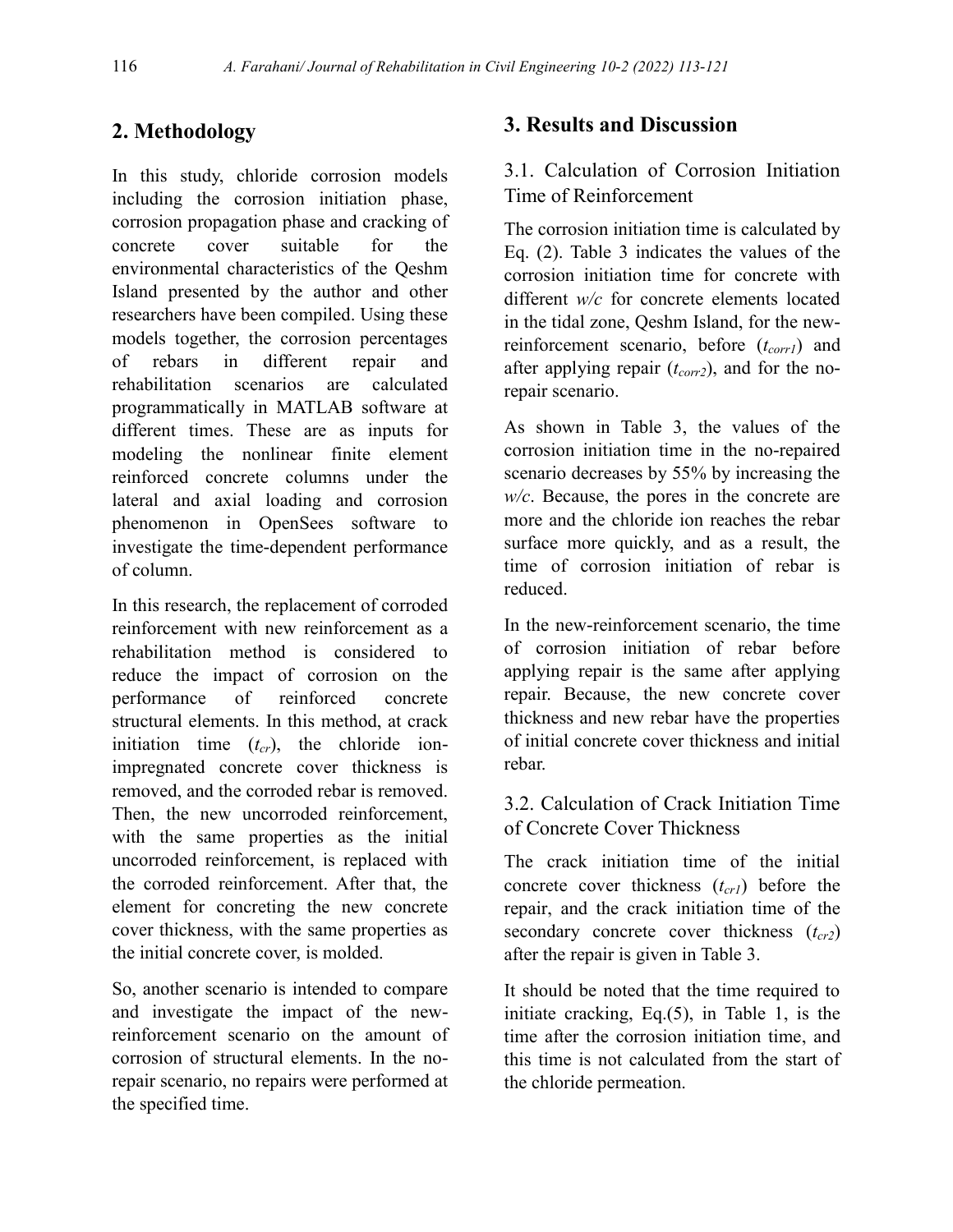The crack initiation time of the concrete cover thickness for the no-repair scenario is indicated in Table 2.

**Table 2.** Crack initiation time of concrete cover.

| w/c          | 0.35 | 0.40 | 0.45 | $_{0.50}$ |
|--------------|------|------|------|-----------|
| cr<br>(year) | 2.54 | 2.36 | 2.10 | 1.82      |

As shown in Table 3, the value of the crack initiation time in the no-repaired scenario decreases by 28% by increasing *w/c*. As the ratio of water-to-cement increases, chloride ions are released more rapidly into the concrete. As a result, corrosion products are formed more rapidly, and the expansion of the corrosion products accelerates the crack initiation time of the concrete cover thickness.

In the new-reinforcement scenario, the crack initiation time before applying repair is the same after applying repair. Because, the new concrete cover thickness and new rebar have the properties of initial concrete cover thickness and initial rebar.

#### 3.3. Calculation of Crack Width of Concrete Cover Thickness

Farahani et al. [31] found in their research that the end time of service life of a reinforced concrete structure due to corrosion  $(t_f)$  is when the crack width in the concrete cover, *wlim*, reaches 0.50 mm.

In this research, the time required to the crack width in the concrete cover to reach 0.50 mm is defined as  $t_{cr0.50}$ .

Corrosion degradation times are also shown in Table 3 for the no-repair and the newreinforcement scenarios and concrete with different *w/c*.

It should be noted that the calculated destruction time (*tf*) from the start time of exposure or zero time, takes into account the sum of  $t_{corr1}$ ,  $t_{cr1}$ ,  $t_{corr2}$ ,  $t_{cr2}$  and  $t_{cr0.50}$ .

Fig. 1 and Fig. 2 indicate the crack width of cover from the start time of exposure or zero time, for concrete with *w/c* 0.35, 0.40, 0.45 and 0.50 for the no-repair and the newreinforcement scenarios. As can be seen, an increasing water-to-cement ratio of concrete mixture design, the crack width of concrete cover increases.



**Fig. 1.** Crack width of concrete cover in norepair scenario.



**Fig. 2.** Crack width of concrete cover in newreinforcement scenario.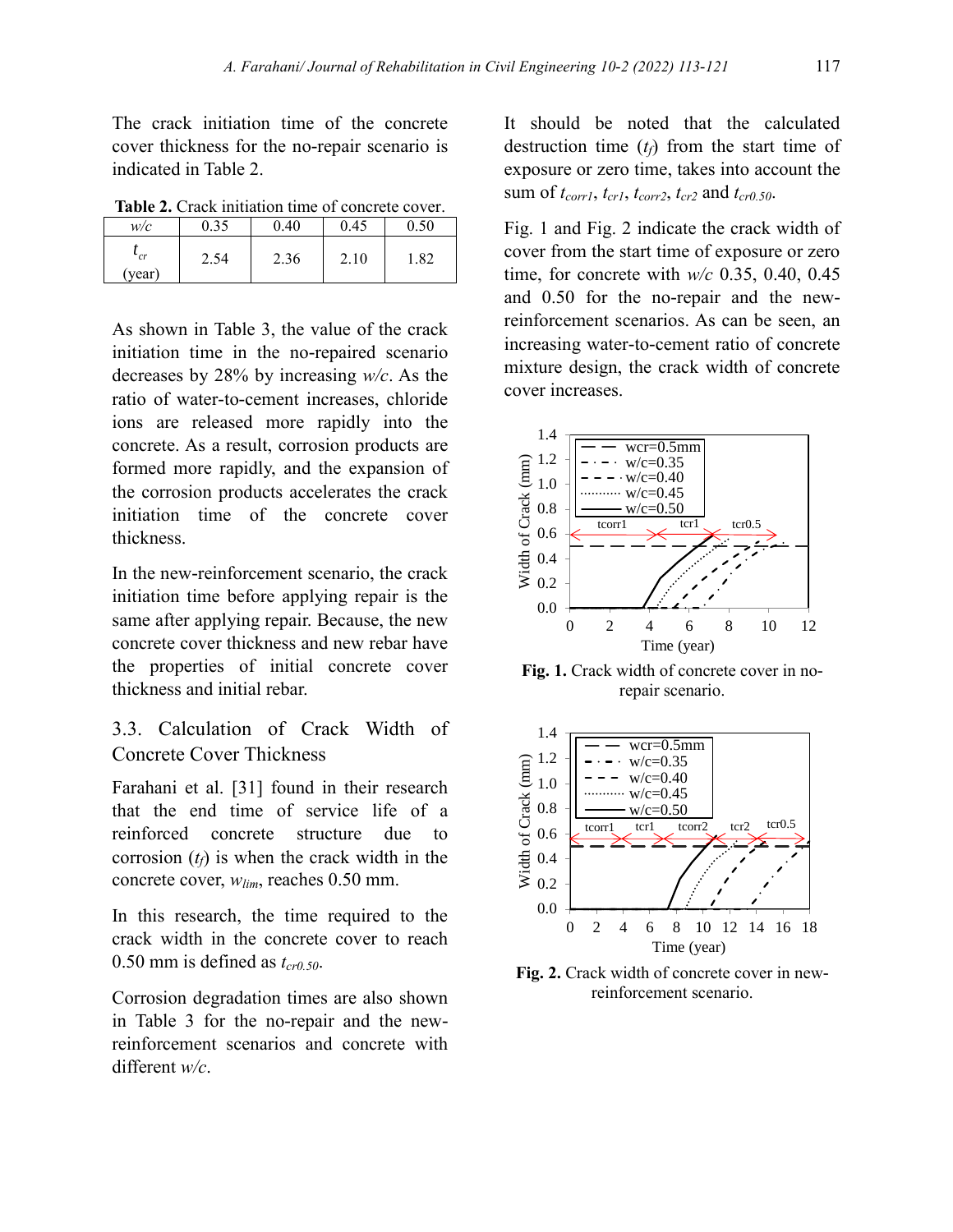| Repair        | w/c  | $t_{corr1}$ (year) | $t_{cr1}$ (year) | $t_{corr2}$ (year) | $t_{cr2}$ (year) | $\overline{\smile}$<br>$t_{cr0.50}$ (year) | $t_f$ (year) |
|---------------|------|--------------------|------------------|--------------------|------------------|--------------------------------------------|--------------|
| no-repair     | 0.35 | 4.12               | 2.54             | 0.00               | 0.00             | 4.34                                       | 11.00        |
|               | 0.40 | 2.78               | 2.36             | 0.00               | 0.00             | 3.80                                       | 9.03         |
|               | 0.45 | 2.23               | 2.10             | 0.00               | 0.00             | 3.30                                       | 7.63         |
|               | 0.50 | 1.85               | 1.82             | 0.00               | 0.00             | 2.82                                       | 6.49         |
| new-          | 0.35 | 4.12               | 2.54             | 4.12               | 2.54             | 4.34                                       | 17.66        |
| reinforcement | 0.40 | 2.78               | 2.36             | 2.78               | 2.36             | 3.80                                       | 14.26        |
|               | 0.45 | 2.23               | 2.10             | 2.23               | 2.10             | 3.30                                       | 11.96        |
|               | 0.50 | 1.85               | 1.82             | 1.85               | 1.82             | 2.82                                       | 10.16        |

**Table 3.** Corrosion initiation time and crack initiation time, after and before applying repair.

According to Fig. 1 and Fig. 2, for example in concrete with water-to-cement ratio of 0.35, the time that the crack width of the concrete cover reaches  $0.50$  mm or  $t_f$ , in the no-repair and the new-reinforcement scenarios are 11.00 and 17.66 years, respectively.

Also, as shown in Fig. 2, the time that the concrete cover crack width reaches 0.50 mm or  $t_f$ , in the no-repair and the newreinforcement scenarios, in concrete with a water-to-cement ratio of 0.50 compared to concrete with a water-to-cement ratio of 0.35, is reduced 41.0% and 42.5%, respectively.

As can be seen, when the *w/c* increases, the value of crack width of the concrete cover increases.

#### 3.4. Calculation of Corrosion Percentage of Reinforcement

Fig. 3 and Fig. 4 indicate the corrosion percentage of reinforcement after corrosion initiation time before repair (*tcorr1*) for concrete with 0.35, 0.40, 0.45 and 0.50 *w/c* for two scenarios; the no-repair and the newreinforcement. As can be seen, when the *w/c* increases, the percentage of corrosion of reinforcement increases.



**Fig. 3.** Corrosion percentage of reinforcement in no-repair scenario.



**Fig. 4.** Corrosion percentage of reinforcement in new-reinforcement scenario.

According to Fig. 4, for example, in concrete with *w/c* 0.35, the corrosion percentage of reinforcement in the newreinforcement scenario has decreased by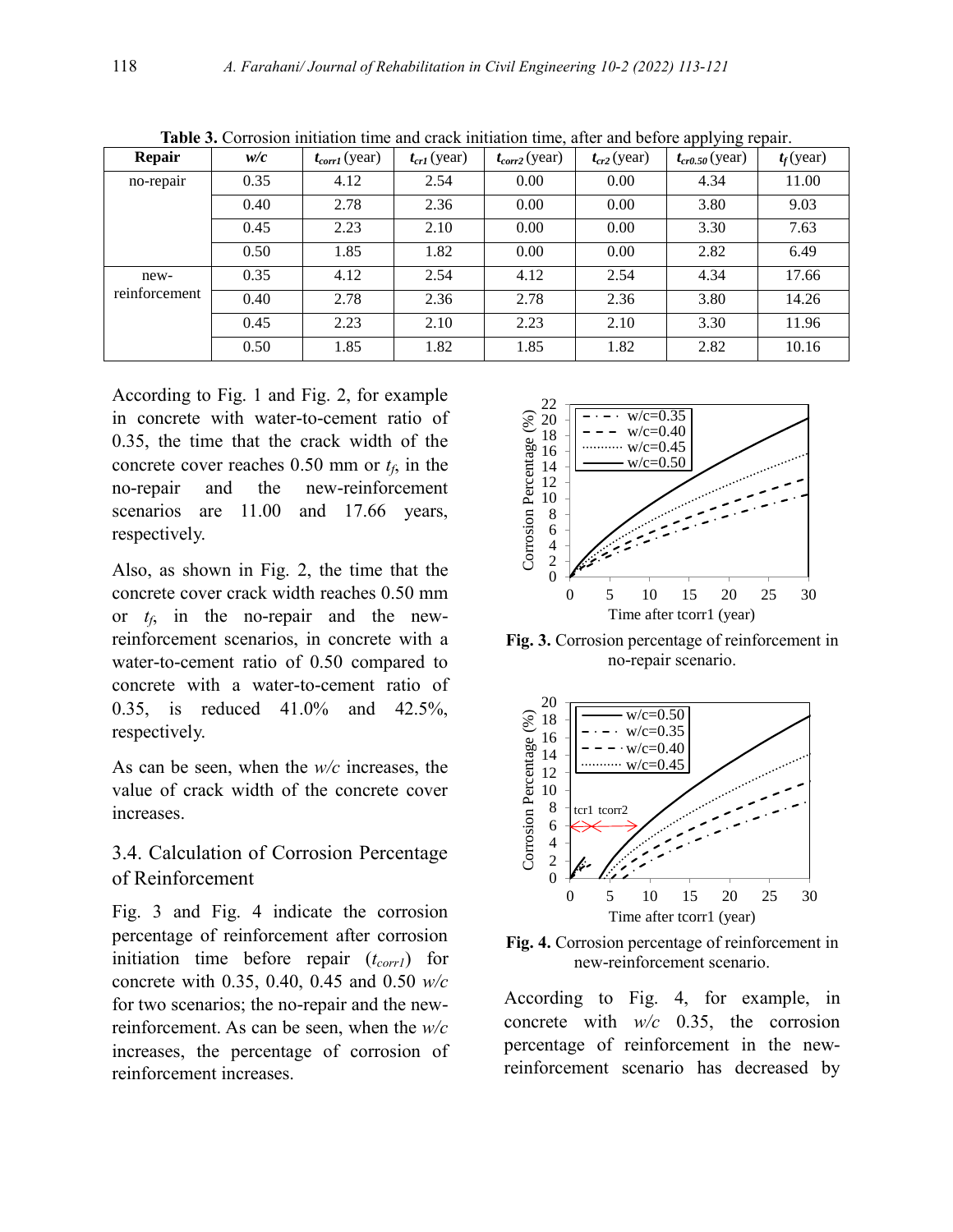15.60% compared to the no-repair scenario over 30 years.

Fig. 4 shows that the corrosion percentage of reinforcement increases with time after the time of corrosion initiation before repair (*tcorr1*) to crack initiation time of the initial concrete cover (*tcr1*). Then, the repair scenario is applied, and the new reinforcement is replaced with the corroded reinforcement. Therefore, after  $t_{cr1}$ , the corrosion percentage of reinforcement is zero during *tcorr2*. It is worth noting that, as shown in Table 3 and Fig. 4, in the repair scenario of replacing the corroded rebar with new rebar, due to the replacement of the new rebar and the concrete cover similar to the initial amount of these, *tcorr2* is equal to *tcorr1*, and *tcr2* is equal to *tcr1*.

## **4. Conclusion**

Most the reinforced concrete structures are damaged in corrosive environments during construction or in the early years of their service life due to the intensity of chloride corrosion. Therefore, the use of maintenance methods in the reinforced concrete structures located in corrosive and marine conditions to increase the durability and service life of these structures should be considered.

In this research, the replacement of corroded reinforcement with the new reinforcement and using high-performance concrete with the method of reducing the water-to-cement ratio, as the rehabilitation methods are considered to reduce the impact of corrosion on the performance of reinforced concrete structural elements.

So, the influence of these rehabilitation methods for maintenance of reinforced concrete structures on the corrosion initiation time of reinforcement, crack initiation time, crack width of the concrete cover thickness, service life of a reinforced concrete structure due to corrosion, and corrosion percentage of reinforcement have been investigated.

The results indicate that the time of corrosion initiation in the no-repair scenario decreases by 55% by increasing *w/c*. Because, when the *w/c* increases, the pores in the concrete are more and the chloride ion reaches the rebar surface more quickly. As a result, the corrosion initiation time of rebar is reduced.

In the new-reinforcement scenario, as a repair scenario, the corrosion initiation time before and after the repair is similar. This is the replacement of the initial concrete cover contaminated with chloride ion with a new concrete cover and new rebar with the corroded rebar with the same properties of the initial concrete cover and initial rebar, respectively.

The results show that in concrete with a water-to-cement ratio of 0.35, the time that the crack width of the concrete cover reaches  $0.50$  mm or  $t_f$ , in the no-repair and the new-reinforcement scenarios are 11.00 and 17.66 years, respectively.

Also, the time that the crack width of the concrete cover reaches  $0.50$  mm or  $t_f$ , in the no-repair and the new-reinforcement scenarios, in concrete with a water-tocement ratio of 0.50 compared to concrete with a water-to-cement ratio of 0.35, is reduced 41.0% and 42.5%, respectively.

So, in concrete with a water-to-cement ratio of 0.35, the corrosion percentage of reinforcement in the new-reinforcement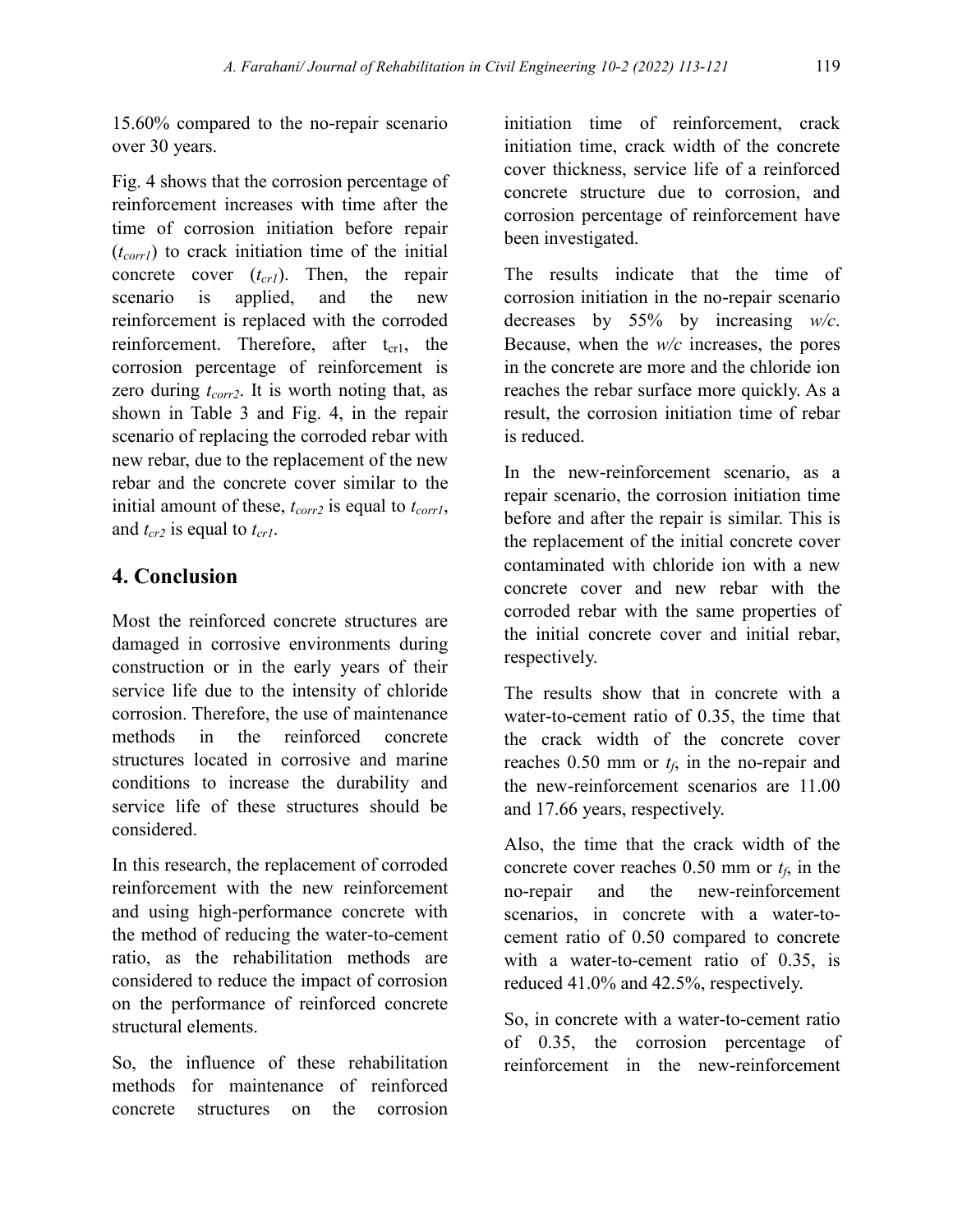scenario has decreased by 15.60% compared to the no-repair scenario over 30 years.

#### **References**

- [1] Naderpour, H., Rafiean, A.H., Fakharian, P. (2018). Compressive Strength Prediction of Environmentally Friendly Concrete Using Artificial Neural Networks, J. Build. Eng., 16, 213-219.
- [2] [Naderpour,](http://www.jcepm.com/?_action=article&au=327245&_au=Hosein++Naderpour) H., [Mirrashid,](http://www.jcepm.com/?_action=article&au=421989&_au=Masoomeh++Mirrashid) M. (2018). [A](http://www.jcepm.com/article_82850_3c4b109e69834b3711a857b435ad49e7.pdf)  [Computational Model for Estimating the](http://www.jcepm.com/article_82850_3c4b109e69834b3711a857b435ad49e7.pdf)  [Compressive Strength of Mortars](http://www.jcepm.com/article_82850_3c4b109e69834b3711a857b435ad49e7.pdf)  [Admixed with Mineral Materials,](http://www.jcepm.com/article_82850_3c4b109e69834b3711a857b435ad49e7.pdf) Comput. Eng. Phys. Model., 1(4), 16-24.
- [3] Farahani, A., Taghaddos, H., Shekarchi, M. (2015). Prediction of long-term chloride diffusion in silica fume concrete in a marine environment. Cement and Concrete Composites, 59, 10-17.
- [4] [Pirmohammadi Alishah,](http://www.jcepm.com/?_action=article&au=697645&_au=Farhad++Pirmohammadi+Alishah) F. (2020). [The](http://www.jcepm.com/article_105865_5e3056cf7607bb34b4fa672737ccd14f.pdf)  [Effect of Zeolite on Different Mechanical](http://www.jcepm.com/article_105865_5e3056cf7607bb34b4fa672737ccd14f.pdf)  [Properties and Permeability of Self-](http://www.jcepm.com/article_105865_5e3056cf7607bb34b4fa672737ccd14f.pdf)[Compacting Concrete,](http://www.jcepm.com/article_105865_5e3056cf7607bb34b4fa672737ccd14f.pdf) Comput. Eng. Phys. Model., 3(1), 53-68.
- [5] [Sharifi,](http://www.jsoftcivil.com/?_action=article&au=344659&_au=Yasser++Sharifi) Y., Hosainpoor, M. (2020). [A](http://www.jsoftcivil.com/article_105005_611d0de6a8f57c993057a60951f273dc.pdf)  [Predictive Model Based ANN for](http://www.jsoftcivil.com/article_105005_611d0de6a8f57c993057a60951f273dc.pdf)  [Compressive Strength Assessment of the](http://www.jsoftcivil.com/article_105005_611d0de6a8f57c993057a60951f273dc.pdf)  [Mortars Containing Metakaolin,](http://www.jsoftcivil.com/article_105005_611d0de6a8f57c993057a60951f273dc.pdf) J. Soft Comput. Civ. Eng., 4(2), 1-12.
- [6] Sharbatdar, M.K., Abbasi, M., Fakharian, P. (2020). Improving the Properties of Self-Compacted Concrete with Using Combined Silica Fume and Metakaolin, PERIOD POLYTECH-CIV, 64(2), 535- 544.
- [7] [Ogbonna,](http://www.jcepm.com/?_action=article&au=712136&_au=Chimmaobi++Ogbonna) C., Mbadike, E., Alaneme, G. (2020). [Characterisation and Use of](http://www.jcepm.com/article_105867_ab597981f676f3607e975f8c532fe1d1.pdf)  [Cassava Peel Ash in Concrete Production,](http://www.jcepm.com/article_105867_ab597981f676f3607e975f8c532fe1d1.pdf) Comput. Eng. Phys. Model., 3(2), 12-28.
- [8] Tavakoli, D., Fakharian, P., Brito J. (2021). Mechanical Properties of Roller-Compacted Concrete Pavement Containing Recycled Brick Aggregates and Silica Fume, Road Mater. Pavement Des., 1-22.
- [9] Tuutti, K. (1982). Corrosion of steel in concrete, CBI Research, Swedish Cement

and Concrete Research Institute, Stockholm.

- [10] Broomfield, J.P. (2006). Corrosion of steel in concrete: understanding, investigation and repair, Taylor and Francis, pp. 296.
- [11] Farahani, A., Taghaddos, H. (2020). Prediction of Service Life in Concrete Structures based on Diffusion Model in a Marine Environment Using Mesh Free, FEM and FDM Approaches, J. Rehabil. Civ. Eng., 8(4), 01-14.
- [12] Farahani, A. (2020). Life Cycle Cost GA Optimization of Repaired Reinforced Concrete Structures Located in a Marine Environment, J. Soft Comput. Civ. Eng., 3(4), 41-50.
- [13] Tadayon, M.H., Shekarchi, M., Tadayon, M. (2016). Long-term study of chloride ingress in concretes containing pozzolans exposed to severe marine tidal zone, Construction and Building Materials, 123, 611–616.
- [14] Bazant, Z.P. (1979). Physical Model for Steel Corrosion in Sea Structures Applications, J Struct Div, 105, 1155- 1166.
- [15] Du, Y., Clark, L.A., Chan, A.H.C. (2007). Impact of reinforcement corrosion on ductile behaviour of reinforced concrete beams, ACI Struct J, 104(3), 285-293.
- [16] Molina, F.J., Alonso, C., Andrade, C. (1993). Cover cracking as a function of rebar corrosion: part 2- numerical model, Mater Struct, 26(9), 532-548.
- [17] Liu, Y.P., Weyers, R.E. (1998). Modelling the time-to-corrosion cracking in chloride contaminated reinforced concrete structures, ACI Mater J, 95(6), 675-681.
- [18] Bhargava, K., Ghosh, A.K., Mori, Y., Ramanujam, S. (2006). Analytical model for time to cover cracking in RC structures due to rebar corrosion, Nuclear Eng Design, 236(11), 1123-1139.
- [19] Vu, K., Stewart, M.G., Mullard, J. (2005). Corrosion-induced cracking: experimental data and predictive models, ACI Struct J, 102(5), 719-726.
- [20] Maaddawy, T., Soudki, K. (2007). A model for prediction of time from corrosion